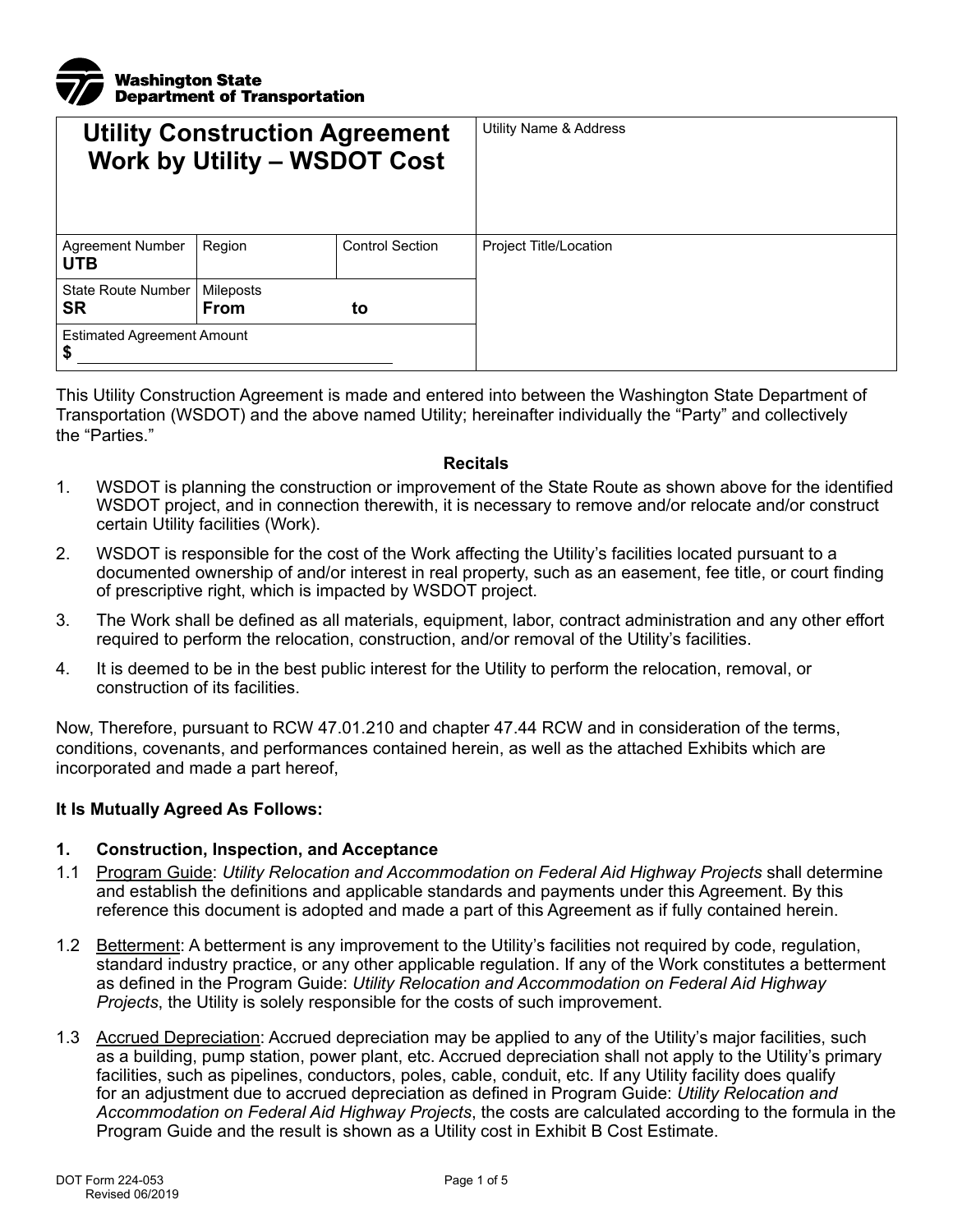- 1.4 The Utility shall furnish the labor, materials, equipment, and tools required for and perform the Work in constructing, removing and/or relocating the Utility facilities, in accordance with Exhibit A, Special Provisions, and Exhibit C, Plans.
- 1.5 If the Utility is not adequately staffed or equipped to perform all the Work required herein, the Utility may have all or part of this Work done by a contract let by the Utility, as follows:
	- 1.5.1 Before contracting out any Work, the Utility shall obtain written authorization from WSDOT, and WSDOT may require the Utility to advertise and solicit bids for the contract Work.
	- 1.5.2 If WSDOT requires the Work to be advertised and bid, the Utility shall provide a copy of all bid documents to WSDOT seven (7) calendar days prior to the advertisement date, or as specified in Exhibit A, for WSDOT comment.
	- 1.5.3 The Utility shall notify WSDOT at least three (3) working days in advance of the location and time of the bid opening so that a WSDOT representative may attend the bid opening.
	- 1.5.4 The Utility shall supply a copy of the three lowest bids with itemized bid amounts to WSDOT within seven (7) calendar days of bid opening.
	- 1.5.5 If the Utility elects to use other than the lowest bid contractor, the Utility shall provide written justification to WSDOT for the use of that contractor and bid price. WSDOT shall review the Utility's written justification, and if WSDOT does not agree therewith and the Utility awards the bid to other than the lowest bid contractor, the Utility shall be responsible for the cost difference between the amount of the lowest bid and the amount of the awarded contract.
- 1.6 If the Utility desires to have the Work performed under an existing contract, WSDOT may require the Utility to provide WSDOT with a copy of the contract for WSDOT's written approval of the contractor and contract charges.
- 1.7 The Parties agree that nothing in WSDOT's approval of a Utility contractor or bid shall be for the benefit of the Utility; all such approvals, whether written or verbal, shall be solely for the benefit of WSDOT and shall not establish a contractual relationship among WSDOT, the Utility, and the Utility's contractor.
- 1.8 All of the Utility's Work, construction procedures, materials, and/or utility installation, as provided under this Agreement, shall be subject to WSDOT inspection for solely the benefit of WSDOT's payment, state highway and/or WSDOT project. The Utility shall promptly notify WSDOT in writing when the Work is completed. WSDOT shall inspect the Work for compliance with the Exhibits attached to this Agreement. WSDOT will notify the Utility in writing of any non-compliance that would impact WSDOT's payment, state highway and/or WSDOT project. The Utility agrees to make the necessary changes to satisfy WSDOT requirements or adjust the invoice. WSDOT's inspection shall not reduce or modify the Utility's responsibility for the Work.
- 1.9 Upon completion of the Work, the Utility agrees that it shall be solely responsible for all future ownership, operation and maintenance costs of its facilities, without WSDOT liability or expense.

### **2. Authority to Begin Work and Work Schedule**

- 2.1 The Utility agrees not to begin Work until WSDOT has provided written notice, authorizing the Utility to begin Work. WSDOT shall not be obligated to reimburse the Utility for any Work performed before the date of notification.
- 2.2 The Utility agrees to schedule and perform the Work in such manner as not to delay or interfere with WSDOT's contractor in the performance of WSDOT's project. The Utility shall be responsible for any costs resulting from delay of, or interference with, WSDOT's project contractor, to the extent the delay or interference is attributable to the Utility or the Utility's contractor. Any mutually agreed conditions or requirements for avoidance of delay of, or interference with, WSDOT's project contractor shall be

included in Exhibit A.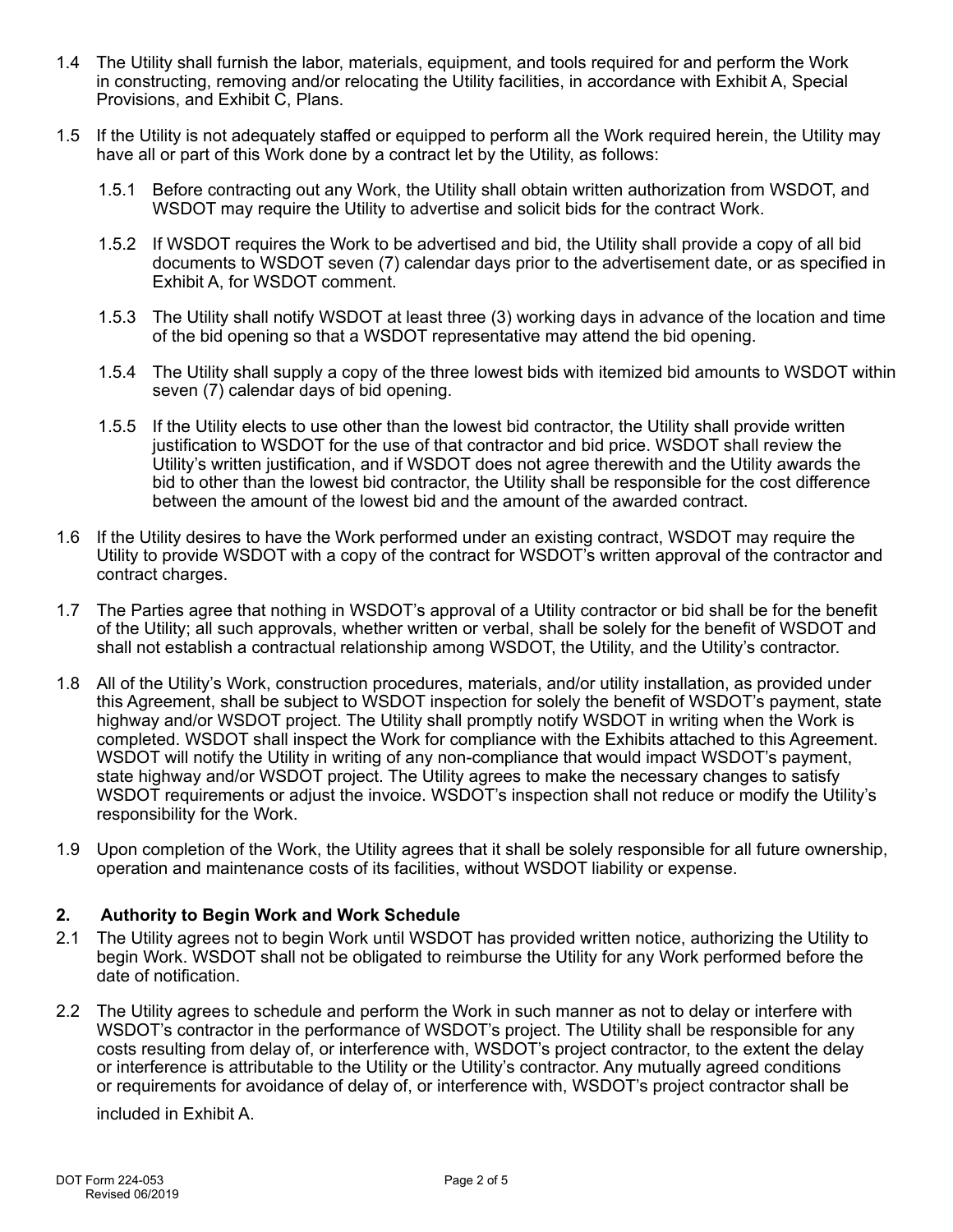# **3. Compliance**

- 3.1 The Utility agrees to comply with all applicable requirements of WSDOT in accordance with the Utilities Accommodation Policy, Chapter 468-34 WAC, and amendments thereto, and said policy and amendments are hereby incorporated in and made a part of this Agreement for all intents and purposes as if fully set forth herein.
- 3.2 The Utility agrees to comply with all applicable laws and environmental requirements of any jurisdictional agency and is responsible for obtaining any necessary environmental permits required in order to perform the Work.
- 3.3 The Utility agrees to obtain and comply with any other permits from any jurisdictional agency that are required in order for the Utility to perform the Work.

### **4. Payment**

- 4.1 WSDOT is responsible for the cost of the Work, excluding all betterment work, for the Utility's facilities that are located pursuant to a documented ownership interest in real property, such as an easement, fee title, or court finding of prescriptive right, which are impacted by WSDOT project, as shown in Exhibits A and B. Exhibit B, Cost Estimate, contains an itemized cost estimate of WSDOT-responsible costs for the Work to be performed by the Utility.
- 4.2 WSDOT, in consideration of the faithful performance of the Work to be done by the Utility, agrees to reimburse the Utility for the actual direct and related indirect cost of the Work, excluding all betterment work, for which WSDOT is responsible as defined in Exhibits A and B. The Utility agrees to invoice WSDOT and provide supporting documentation for all charges, and WSDOT agrees to pay the Utility within thirty (30) days of receipt of an invoice. Payments shall not be more frequent than one per month. A partial payment will not constitute agreement as to the appropriateness of any item and that, at the time of final invoice, the Parties will resolve any discrepancies.
- 4.3 The Utility shall submit a final invoice to WSDOT within ninety (90) calendar days following completion of the Work. In the event that the final invoice reveals an overpayment to the Utility, the Utility agrees to refund such overpayment to WSDOT within thirty (30) days.

### **5. Change in Work or Cost Increase**

- 5.1 WSDOT agrees that the amount shown in Exhibit B may not reflect the actual costs of the Work. Should the Utility determine that the Work costs for which WSDOT is responsible might exceed the cost estimate by more than <u>section of the section of the Utility shall immediately notify WSDOT before</u> performing any Work in excess of the Exhibit B estimate plus the additional percentage. WSDOT and the Utility will, if necessary, amend Exhibit B to revise the cost estimate before the Utility incurs costs above the amount shown in Exhibit B plus the additional percentage.
- 5.2 Should it be necessary to modify Exhibit A, Special Provisions, the Utility agrees to immediately notify WSDOT of all proposed changes, and WSDOT agrees to provide written notice of its acceptance or rejection of the change(s), in writing, within  $($ ) working days.

### **6. Franchise, Permit or Easement**

- 6.1 The Utility shall apply for a permit, franchise or an amendment to its current franchise for those new or modified Utility facilities that will be located within WSDOT's right of way. After receiving the application, WSDOT will issue the Utility a permit or a new or amended franchise.
- 6.2 Upon completion of the Work covered under this Agreement, the Utility agrees to prepare, execute and deliver to WSDOT a quit claim deed for all existing easements, fee title, or court finding of prescriptive right, which will be vacated as a result of the relocation of Utility facilities and as identified in Exhibit A.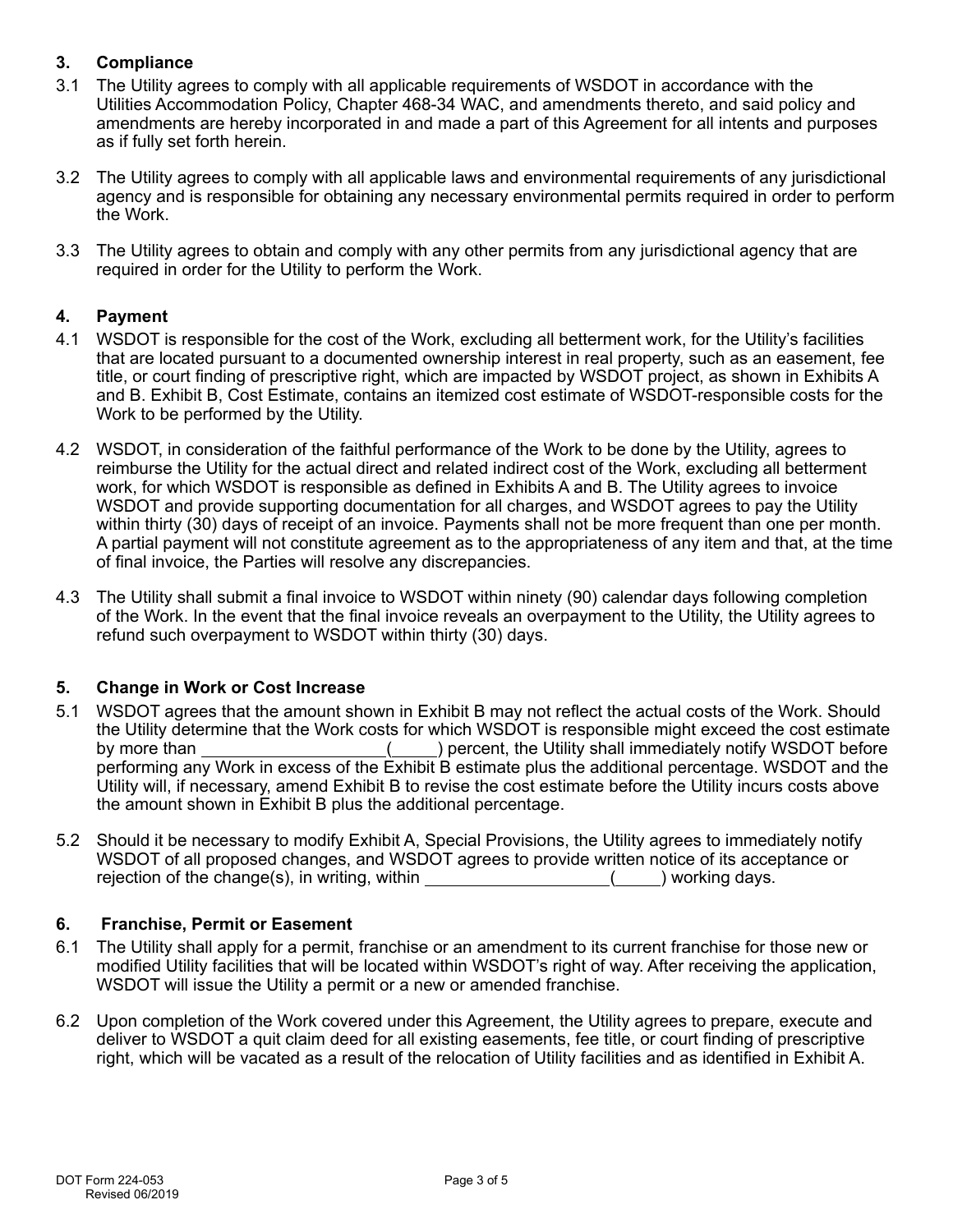6.3 In exchange for the quit claim deed, WSDOT agrees to grant or issue the Utility an easement, permit, or franchise, as defined in Exhibit A, for those Utility facilities which will remain on or which cross WSDOT's right-of-way and for which the Utility had an easement, fee title or court finding of prescriptive right. A legal description of and use conditions for an easement to be granted encumbering WSDOT right of way shall be included in Exhibit A.

# **7. Right of Entry**

- 7.1 Subject to the Utility obtaining all required permits and meeting any other requirements for Work conducted within state-owned right of way, WSDOT hereby grants the Utility a right of entry upon all land in which WSDOT has interest for the purpose of performing the Work. Upon completion of the Work, this right of entry shall terminate except as otherwise provided in Section 6.
- 7.2 A WSDOT grant of access and right of entry onto an interstate limited access right of way may require additional conditions, for example, a traffic control plan will be required if the Utility's Work will impact highway traffic. The Parties agree that all Utility access and right of entry provisions affecting an interstate limited access right of way will be identified in Exhibit A, Special Provisions. Upon completion of the Work, this right of entry shall terminate except as otherwise provided in Section 6.
- 7.3 The Utility shall not enter state-owned right of way without first having a WSDOT-issued written right of entry.

# **8. General Provisions**

- 8.1 Indemnification: To the extent authorized by law, the Utility and WSDOT shall indemnify and hold harmless one another and their employees and/or officers from and shall process and defend at its own expense any and all claims, demands, suits at law or equity, actions, penalties, losses, damages (both to persons and/or property), or costs, of whatsoever kind or nature, brought against the one Party arising out of, in connection with, or incident to the other Party's performance or failure to perform any aspect of this Agreement, provided, however, that if such claims are caused by or result from the concurrent negligence of (a) the Utility and (b) WSDOT, their respective employees and/or officers, or involves those actions covered by RCW 4.24.115, this indemnity provision shall be valid and enforceable only to the extent of the negligence of the Utility or WSDOT, and provided further, that nothing herein shall require the Utility or WSDOT to hold harmless or defend the other or its employees and/or officers from any claims arising from that Party's sole negligence or that of its employees and/or officers. The terms of this section shall survive the termination of this Agreement.
- 8.2 Disputes: If a dispute occurs between the Utility and WSDOT at any time during the prosecution of the Work, the Parties agree to negotiate at the management level to resolve any issues. Should such negotiations fail to produce a satisfactory resolution, the Parties agree to enter into arbitration and/or mediation before proceeding to any other legal remedy. Each Party shall be responsible for its own fees and costs. The Parties agree to equally share the cost of a mediator or arbiter.
- 8.3 Venue: In the event that either Party deems it necessary to institute legal action or proceedings to enforce any right or obligation under this Agreement, the Parties agree that any such action or proceedings shall<br>be brought in the superior court situated in<br> **Example 19** County, Washington unless filing in be brought in the superior court situated in another county is required under any provision of the Revised Code of Washington. Further, the Parties agree that each shall be responsible for its own attorneys' fees and costs.

### 8.4 Termination:

- 8.4.1 The UTILITY understands that WSDOT retains the right to terminate this Agreement for convenience upon thirty (30) calendar days written notice to the Utility. In the event that WSDOT exercises this termination right, WSDOT will reimburse the Utility for all allowable costs under this Agreement incurred prior to the date of termination.
- 8.4.2 In the event funding for the Work is withdrawn, reduced, or limited in any way after the execution date of this Agreement and prior to normal completion, WSDOT may terminate the Agreement upon less than the thirty (30) calendar day notice requirement in section 8.4.1, subject to renegotiation at WSDOT's sole option pursuant to the revised funding limitations and conditions.